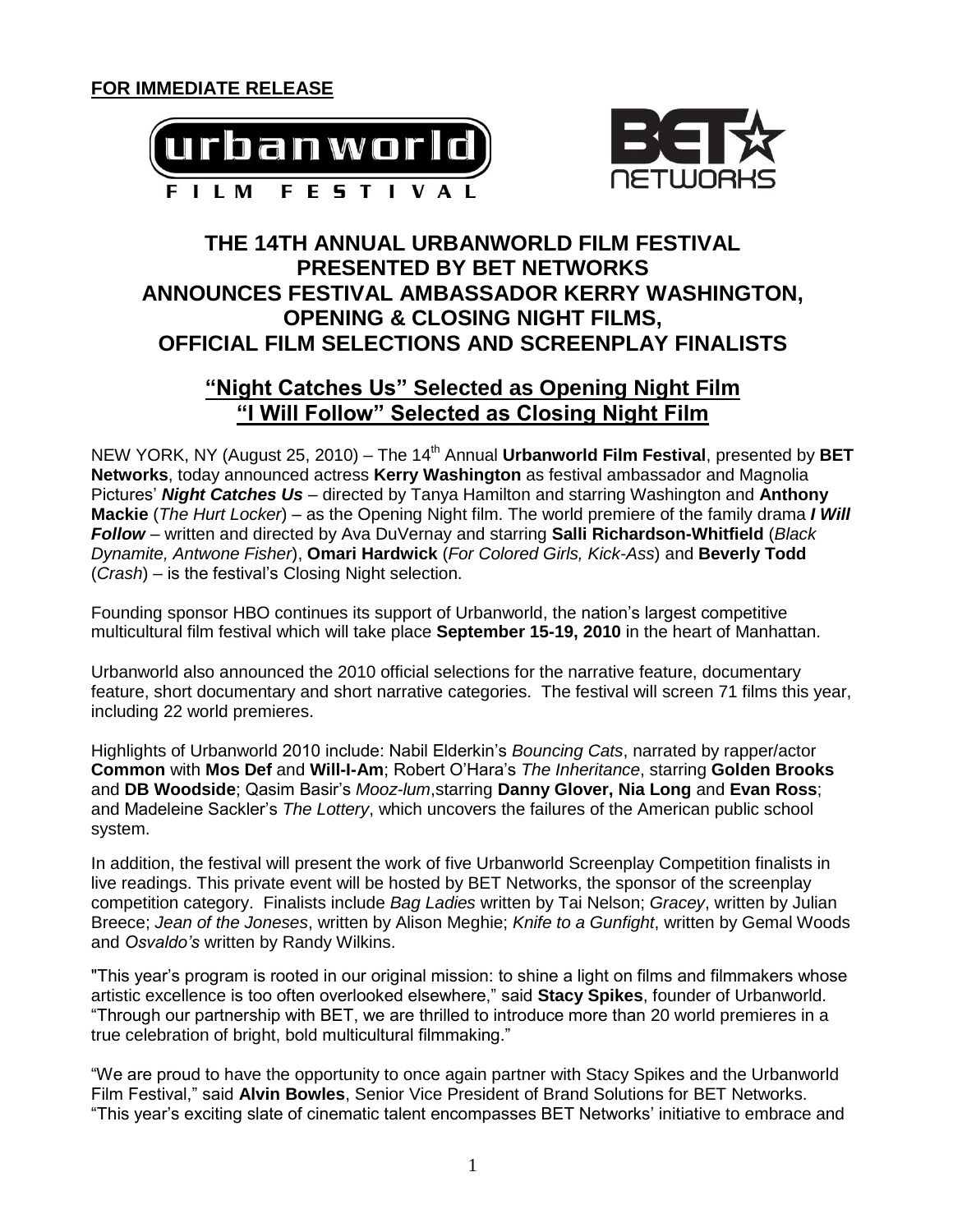support the new wave of filmmakers of color through our partnership and we are thrilled to serve as the presenting sponsor for a third year."

### **Urbanworld Film Festival 2010 Roster**

#### Opening Night Selection:

• NIGHT CATCHES US directed by Tanya Hamilton

#### Closing Night Selection:

• I WILL FOLLOW directed by Ava DuVernay (World Premiere)

### Narrative Feature Competition:

- BILAL'S STAND directed by Sultan Sharrief
- CALLBACK directed by Kartik Singh (World Premiere)
- EVERYDAY BLACK MAN directed by Carmen Madden
- GO FOR IT! directed by Carmen Marron
- KREWS directed by Hilbert Hakim
- MONEY MATTERS directed by Ryan Richmond
- MOOZ-LUM directed by Qasim Basir (World Premiere)
- SUS directed by Robert Heath
- THE INHERITANCE directed by Robert O'Hara

### Documentary Feature Competition:

- BOUNCING CATS directed by Nabil Elderkin
- FINDING GOD IN THE CITY OF ANGELS directed by J. Jessum & S. Joseph (World Premiere)
- GROWN IN DETROIT: TEEN MOMS, URBAN FARMERS directed by M. & M. Poppenk
- NI WAKATI (IT'S TIME!) directed by Michael Wanguhu
- STREETBALL directed by Demetrius Wren

### Documentary Short Competition:

- JR. POSSE directed by Michele Ervin
- KID CAPRI PRESENTS: THE LIONZ DEN directed by Loaded Lux and Kid Capri
- LAREDO, TEXAS directed by Topaz Adizes
- MANIFEST HOPE: DC directed by Alfred Gragg III (World Premiere)
- ONE OF THESE MORNINGS directed by Valery Lyman
- OUR PATH, OUR VOICE, OUR JOURNEY directed by Alex Munoz

### Narrative Short Competition:

- 44 directed by Mikal Din (World Premiere)
- 3 FACES OF EVELYN directed by Kamali Minter
- CASTING NOTICE directed by Marcus Thomas
- CHAINS directed by Marcus Stokes (World Premiere)
- CLAP CLAP directed by Tanuj Chopra
- CLOSE directed by Tahir Jetter (World Premiere)
- CONGRATULATIONS MR. GONZALEZ! directed by Victor Cruz (World Premiere)
- COOKIE directed by Francisco Ordonez
- CUTS directed by Rashaad Ernesto Green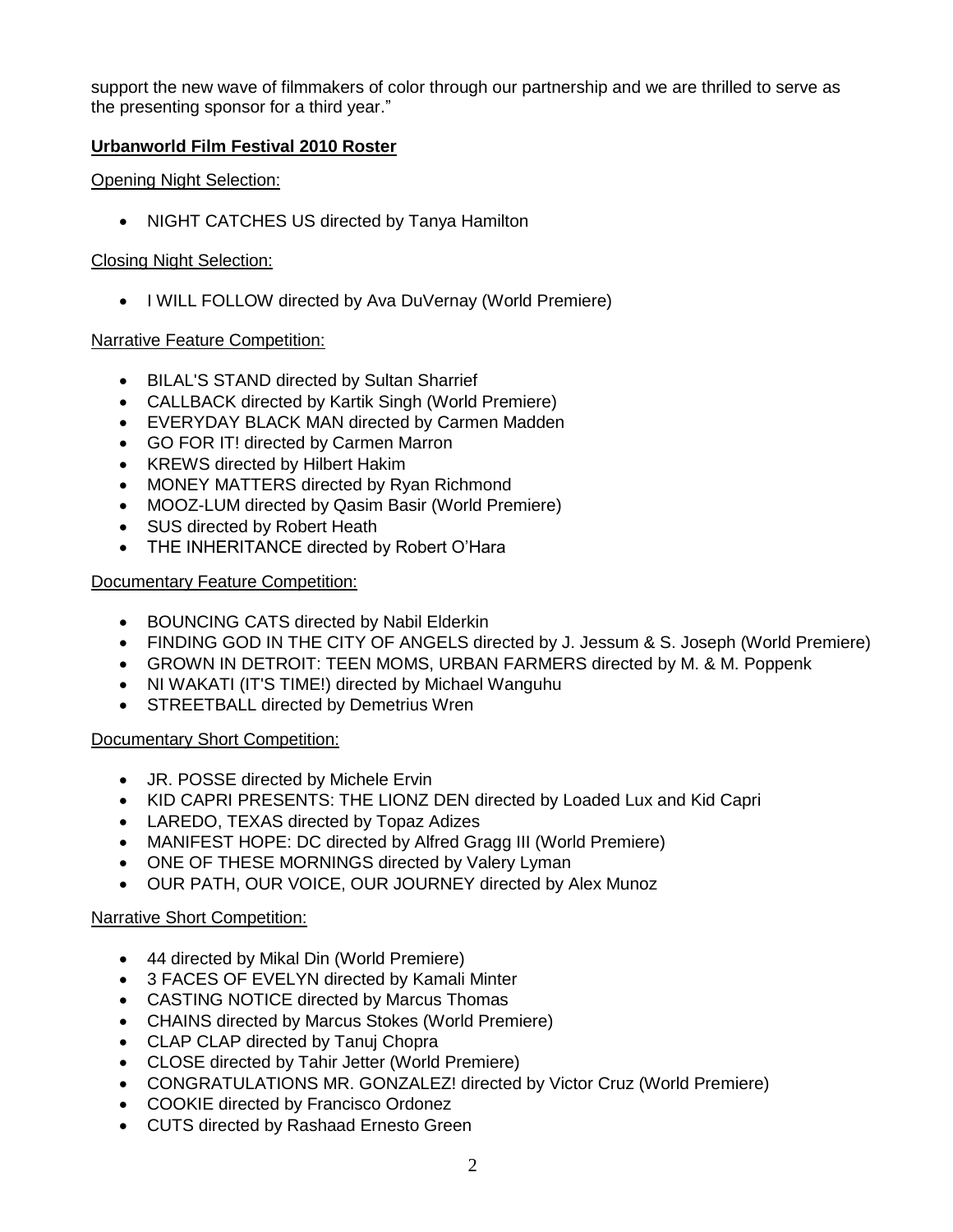- EASY MADE HARD directed by Elizabeth Appell
- EMPIRE CORNER directed by J.P. Chan (World Premiere)
- GIMME GRACE directed by Anthony Onah

## **Urbanworld Film Festival 2010 Roster (continued)**

Narrative Short Competition (continued):

- GOOD INTENTIONS directed by Morocco Omari
- GORDITA directed by Debby Wolfe
- GRACE directed by Steven Mondesir (World Premiere)
- HARROW ISLAND directed by Anja Marquardt
- HEAR ME directed by Kenn Michael (World Premiere)
- KATRINA'S SON directed by Ya'Ke Smith
- KNOCK OFF directed by Rosanne Flynn
- MEN OR MICE directed by Kiara C Jones (World Premiere)
- MIRROR MIRROR directed by Tamika Guishard (World Premiere)
- MR. GRAHAM directed by Julius Amedume (World Premiere)
- PARAMOUR directed by Maba Ba (World Premiere)
- POSITIVE BUY directed by Hanley Valentin
- QUIETLY directed by Cole Wiley
- ROOS DJAJ (CHICKEN HEADS) directed by Bassam Jarbawi
- SAY GRACE BEFORE DROWNING directed by Nikyatu Jusu
- SILENT NIGHT directed by Red Carter
- TAGS directed by Dominique DeLeon
- THANK YOU FOR WASHING directed by Camille Brown
- THE CYCLE directed by Roy Clovis
- THE FORGIVEN directed by Lawrence Saint-Victor (World Premiere)
- THE REAL T directed by Ohene Cornelius (World Premiere)
- THE TROY SHAWN WELCOME STORY directed by Michael Pinckney (World Premiere)
- THE TRUTH ABOUT LIES directed by Shalako Gordon
- TRAIN directed by Darius Clark Monroe
- TYPES IN STEREO directed by Gemal Woods
- URBAN LULLABY directed by Sonia Gonzalez-Martinez (World Premiere)
- YELLOW directed by Tony Murphy (World Premiere)

## Screenplay Finalists:

- BAG LADIES written by Tai Nelson
- GRACEY written by Julian Breece
- JEAN OF THE JONESES written by Alison Meghie
- KNIFE TO A GUNFIGHT written by Gemal Woods
- OSVALDO'S written by Randy Wilkins

## **About Urbanworld**

The Urbanworld® Film Festival is the largest internationally competitive festival of its kind. The five-day festival includes features, documentaries, short films, as well as panel discussions, live staged screenplay readings, the celebrated Actor's Spotlight, Actor's Boot Camps, and introducing Urbanworld® Digital, a 1-day Conference during the festival focused on Digital and Social media. Over the last thirteen years, Hollywood studios have consistently chosen Urbanworld® to premiere box office and award-winning hits. Urbanworld® has also become home to some of today's top brands who wish to reach key influencers and social media leaders across the African American and Latino landscape. The Urbanworld® Film Festival is an initiative of the Urbanworld®